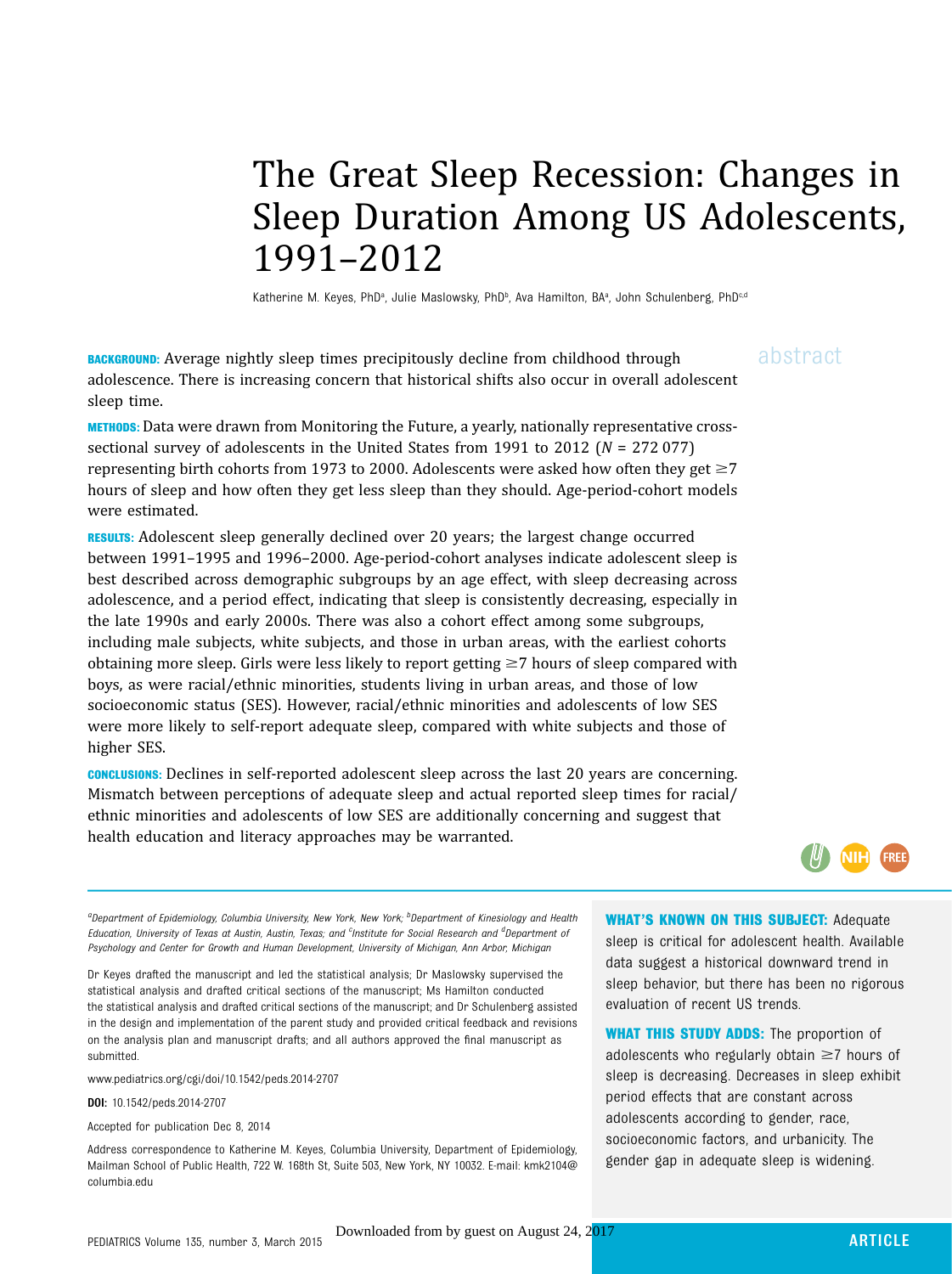Inadequately short or long sleep times are associated with a wide range of adverse outcomes in adolescence, including problems in school performance,<sup>1</sup> mental health,<sup>2</sup> reckless behavior,3 substance use, and weight gain.4 Risk factors for inadequate sleep include older adolescent age,5,6 negative affect and social inhibition,7 sedentary behavior,2,8 and low socioeconomic status (SES).4

Adolescence is a particularly vulnerable developmental period for the emergence of inadequate sleep patterns. Population-based estimates indicate that approximately onefourth to one-third of adolescents get inadequate nightly sleep, $<sup>2</sup>$  and there</sup> is rising concern in the scientific literature (as well as the lay media) that these estimates are increasing.9–<sup>11</sup> Although the underlying reasons for this potential increase are unknown, there has been speculation regarding the effects of increased Internet and social media use and pressures due to the heightened competitiveness of the college admissions process.11–<sup>13</sup> Empirical data on such factors are scarce, however.<sup>9,14</sup>

Given that the evidence is consistent in showing that sleep patterns change across adolescence (an age effect), a critical aspect of sleep trends is whether changing patterns of sleep are also indicative of period or cohort effects.15 Period effects refer to variance over time that is common across all age groups; for example, implementation of population-wide screening for a specific health outcome may uncover cases across all age groups or recent increases in marijuana use across age.16 Cohort effects, by contrast, refer to variance over time that is specific to individuals born in or around certain years; for example, vaccination of young children would affect disease risk for those cohorts who are vaccinated as they move through the life course, and economic shocks such

as the Great Depression influence specific cohorts as they emerge into adulthood.17 A period effect in sleep duration would imply that factors which are common across adolescents in all age groups (eg, increasing screen time with mobile technology) may be fruitful factors to explore as potential mechanisms and targets for intervention. A cohort effect in sleep duration would imply that factors which are becoming increasingly common for recent cohorts as children enter into adolescence (eg, increased psychological distress,18 increased nonmedical use of prescription  $mediation<sup>19</sup>$  underlie trends over time, and that efforts to improve sleep should focus on these increasing factors before adolescence begins.

The present study provides, to the best of our knowledge, the first systematic analysis of age, period, and cohort effects in adolescent sleep patterns, harnessing nationally representative data covering  $>$ 270 000 eighth, 10th, and 12th grade students in the United States with consistently measured questions on sleep duration and sleep problems for the past 2 decades.

#### **METHODS**

#### **Sample**

Monitoring the Future includes an annually conducted cross-sectional national survey; eighth, 10th, and 12th grade students in ∼130 US public and private high schools in the United States have been sampled annually since 1991. Included measurement years were 1991 through 2012, representing birth cohorts 1973 through 2000. High schools are selected by using a multistage random sampling design with replacement. Schools are invited to participate for 2 years. Schools that decline participation are replaced with schools that are similar in terms of geographic location, size, and urbanicity. The overall school

participation rates (including replacements) range from 95% to 99% for all study years. Student response rates have averaged 83%, with no systematic trend; they range from 77% (1976) to 91% (1996, 2001, and 2006). Almost all nonresponse is due to absenteeism;  $<$ 1% of students refuse to participate. Self-administered questionnaires are given to students. Detailed descriptions of the design and procedures are provided elsewhere.<sup>16</sup>

The present study focused on students who were randomized to receive a questionnaire that included questions regarding sleep. The sample was restricted to those in the 3 modal ages of each grade to prevent loss of confidentiality (∼95% of the total possible sample). The total eligible sample size was 272 077 (44 892 eighth-graders, 114 256 10th-graders, and 112 929 12th-graders). Respondents with missing data on sleep questions were not analyzed.

#### Measures

#### Sleep Duration and Disturbance

Two questions captured sleep patterns among respondents. Question wording and response options were constant across time and across grade. First, respondents were asked, "How often do you … get at least 7 hours of sleep?" Responses were arranged on a 6-point scale from "never" (average 3.86% across survey year and grade) to "every day" (average 28.37% across survey year and grade). Adolescents reporting  $\geq$ 7 hours of sleep every day or almost every day were considered to regularly sleep  $\geq 7$  hours per day, versus those reporting sometimes, seldom, or never sleeping  $\geq 7$  hours per day.

Second, respondents were asked, "How often do you … get less sleep than you should?" Responses were arranged on a 6-point scale from "never" (average 13.93% across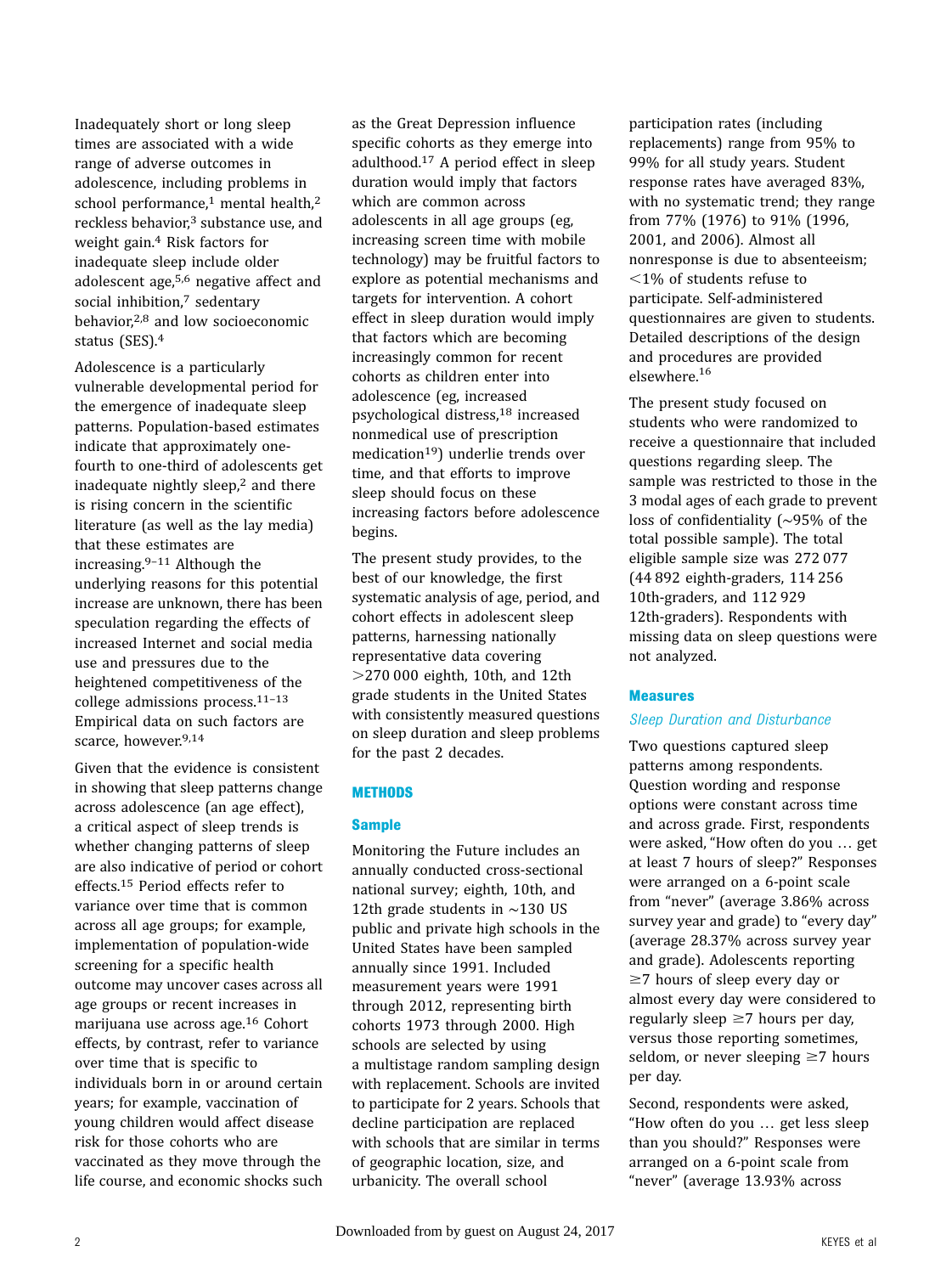survey year and grade) to "every day" (average 17.96% across survey year and grade). Adolescents reporting getting less sleep than they should never or seldom were considered to regularly obtain adequate sleep, versus those reporting every day, almost every day, or sometimes. These 2 sleep items were correlated at 0.31  $(P < .0001)$  across survey years.

#### Demographic Characteristics

Analyses were stratified according to respondent-identified gender (male: 49%), race (non-Hispanic white: 63%; non-Hispanic black: 13%; Hispanic: 12%; Asian: 4%; other: 8%). Furthermore, responses were stratified according to parental SES, measured as the highest level of education of either the mother or the father, as reported by the adolescent (less than high school [10%], high school [25%], or more than high school [65%]). Finally, analyses were stratified according to urbanicity (urban: 81%), which was based on residence in metropolitan statistical areas.

#### Statistical Analysis

We descriptively graphed the data by age and time period and then estimated age-period-cohort effect models. Estimating age, period, and cohort effects is complicated by the linear dependency among the 3 variables (cohort = period – age). The Clayton and Shifflers model<sup>20,21</sup> was used for these analyses. The model iteratively estimates parameters for age, period, and cohort effects and selects among them by using model fit statistics, including the Akaike information criterion and the Bayesian information criterion, likelihoodbased deviance statistics, and penalizing additional degrees of freedom. An age parameter was fit first, based on the previous literature.22 The overall linear change (termed "drift") that is a sum of both period and cohort effects but, because of the linear dependency of period and cohort, not able to be uniquely

attributed to either, was estimated next. Finally, unique coefficients for period and cohort effects (termed "curvatures") were obtained. We chose birth year 1980 as the cohort referent group because it was in the midpoint of the cohort distributions; 1995 was chosen as the period referent group because it contained data on a high number of birth cohorts. Modeling was conducted by using the "apc.fit" function in the "Epi" package of R software (R Foundation for Statistical Computing, Vienna, Austria). Sensitivity analyses were conducted, with sleep variables as continuous outcomes, by using the Intrinsic Estimator algorithm implemented in Stata (Stata Corp, College Station, TX).23 Sensitivity analyses using alternative models with different underlying model assumptions in the age-period-cohort analysis provide a rigorous robustness check on the results.15

Finally, the data were subset into 5-year time periods, except the most recent time period, which was concatenated into a 2-year window. We examined the association between demographic variables with the 2 sleep outcomes, and tested interactions between demographic characteristics and year, modeling year as a continuous variable to observe systematic trends over time.

#### RESULTS

#### Trends in Sleep by Age and Time Period From 1991 to 2012

Figure 1 shows the percentage of students reporting regular  $\geq$ 7 hours of sleep per night and the percentage of students reporting regularly getting adequate sleep, according to age and time period. Sleep consistently decreased across age, in all time periods, except for 19-year-olds, among whom there was more variation. It is noteworthy that the 19-year-olds in the present study were attending high school and thus not necessarily representative of 19-year-olds in general. Sleep

decreased across time as well, with the largest decrease from 1991–1995 to 1996–2000. The largest decrease was observed for 15-year-olds, from 71.5% in 1991 to 63.0% in 2012.

#### Age, Period, and Cohort Effects in Adolescent Sleep Patterns From 1991 to 2012

For both sleep outcomes, there was a significant improvement in model fit when period and cohort were added as a parameter (Table 1). Results of the fitted age-periodcohort model for the full sample are shown in Fig 2 for  $\geq$ 7 hours of sleep and in Fig 3 for regular adequate sleep. As expected, the age-specific probability of regular  $\geq 7$  hours of sleep generally decreased across age. Compared with the referent period of 1995, there were significant decreases from 1996 through 2012 in the probability of receiving  $\geq 7$  hours of sleep regularly, with those measured in 2007 having the lowest probability of receiving  $\geq 7$  hours of sleep compared with 1995. Similar results were observed in Fig 3 for adequate sleep. According to each cohort, the results indicate that there was a significant increase in  $\geq$ 7 hours of sleep for those cohorts born in the early 1990s (Fig 2); few trends were apparent in cohort effects for adequate sleep per night (Fig 3).

#### Sensitivity Analyses: Age-Period-Cohort Models by Gender, Race, Urbanicity, and SES

In a series of sensitivity analyses, we examined these models by gender, race, urbanicity, and SES and present the results in [Supplemental Figs 4](http://pediatrics.aappublications.org/lookup/suppl/doi:10.1542/peds.2014-2707/-/DCSupplemental) [through 7.](http://pediatrics.aappublications.org/lookup/suppl/doi:10.1542/peds.2014-2707/-/DCSupplemental) The results were consistent within each subgroup examined and consistent with what was found for the total sample. There was consistent evidence of a period effect whereby sleep was decreasing regardless of age in more recent years for all subgroups, and some evidence of a positive cohort effect (ie, increase) for those born in the early 1990s, but only for self-perceived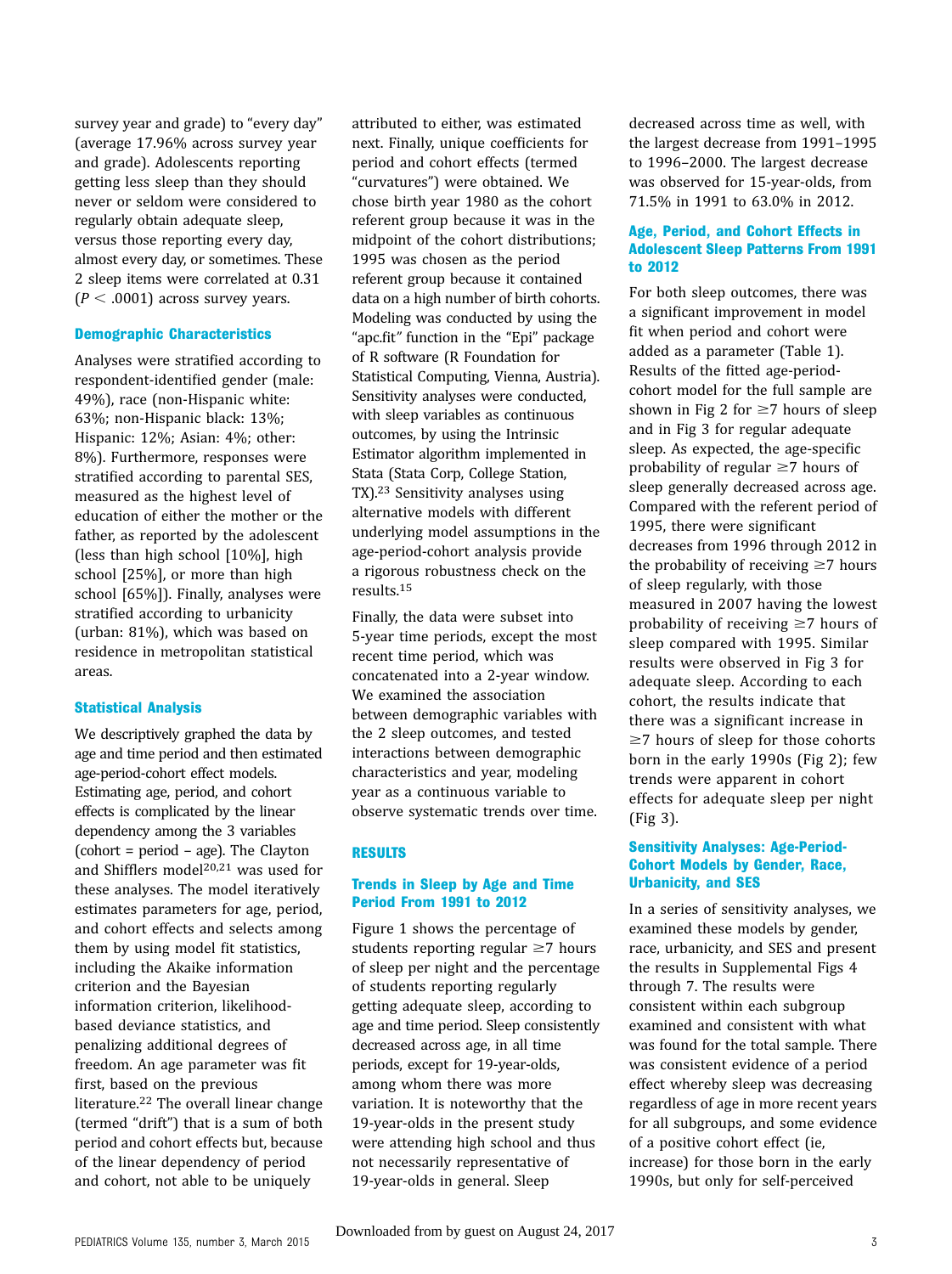

FIGURE 1

According to age and time period, percentage of adolescents who regularly report: A,  $\geq$ 7 hours of sleep per night; and B, getting adequate sleep per night. The proportion of adolescents who regularly got  $\geq$ 7 hours of sleep was defined as those who responded that the frequency with which they obtain  $\geq 7$  hours of sleep was every day or almost every day versus sometimes, rarely, or never. The proportion of adolescents who regularly get adequate sleep was defined as those who reported that they get less sleep than they should never or seldom versus sometimes, every day, or almost every day.

adequate sleep and only in some subgroups.

In [Supplemental Tables 3 through 6,](http://pediatrics.aappublications.org/lookup/suppl/doi:10.1542/peds.2014-2707/-/DCSupplemental) we examined model fit by demographic characteristics (for race, white and black adolescents were analyzed because we did not have sufficient sample size for other race/ ethnic groups). Results were generally consistent in these subgroups, although there was inconsistent evidence for a significant cohort effect for adequate sleep

among female subjects, black subjects, and those in nonurban areas. For every subgroup, however, there were significant age and period effects. This finding indicates that age and period were both significantly contributing to the underlying trends over time in adolescent sleep for every subgroup, whereas there was inconsistent evidence for a contribution of birth cohort once age and period are accounted.

|  |  |  |  | <b>TABLE 1</b> Model Fit Statistics for Age-Period-Cohort Model of Adolescent Sleep in the United States |
|--|--|--|--|----------------------------------------------------------------------------------------------------------|
|--|--|--|--|----------------------------------------------------------------------------------------------------------|

| Model Parameter   | Change in Deviance (Degrees of Freedom) |                     |  |  |
|-------------------|-----------------------------------------|---------------------|--|--|
|                   | $\geq$ 7 Hours of Sleep/Night           | Adequate Sleep      |  |  |
| Age               |                                         |                     |  |  |
| Age-drift         | 411.5 $(1)^a$                           | 219.53 $(1)^a$      |  |  |
| Age-cohort        | 123.7 $(4)^a$                           | 14.29 $(4)^a$       |  |  |
| Age-period-cohort | 37.2 $(4)^a$                            | 17.22 $(4)^a$       |  |  |
| Age-period        | $-54.1$ $(-4)^a$                        | $-5.29(-4)$         |  |  |
| Age-drift         | $-106.7$ $(-4)^a$                       | $-26.23$ $(-4)^{a}$ |  |  |

a Fit statistics are based on an iterative model building strategy, beginning with an age effect and then testing whether the model is significantly improved in fit when drift is added as a parameter, then cohort, then age, period, and cohort. Parameters are then removed from the full age-period-cohort parameterization to determine whether the model fit significantly decreases. The values in the table represent the change in deviance; significant positive parameters indicate that the model has significantly improved, and significant negative parameters indicate that the model has significantly worsened.

#### Sensitivity Analyses: Age-Period-Cohort Models Using Continuous Sleep Outcomes and the Intrinsic **Estimator**

An alternative age-period-cohort model was used to examine the robustness of our results using sleep outcomes as continuous variables. Results are shown in [Supplemental](http://pediatrics.aappublications.org/lookup/suppl/doi:10.1542/peds.2014-2707/-/DCSupplemental) [Fig 8](http://pediatrics.aappublications.org/lookup/suppl/doi:10.1542/peds.2014-2707/-/DCSupplemental) (getting  $\geq$ 7 hours of sleep) and [Supplemental Fig 9](http://pediatrics.aappublications.org/lookup/suppl/doi:10.1542/peds.2014-2707/-/DCSupplemental) (getting adequate sleep) and are consistent with the results shown in Figs 1 and 2, respectively, with a strong declining period effect beginning in the late 1990s.

#### Demographic Associations With Sleep Across Time

Because the age-period-cohort analysis indicated that trends over time in adolescent sleep were primarily a period effect, the data were stratified into time bands (Table 2). Girls were less likely to report regular  $\geq 7$  hours of sleep compared with boys in all time periods, with odds ratios ranging from 0.66 in 2011–2012 to 0.68 in 1991–1995 and 1996–2000. All racial/ethnic groups were less likely to report regular  $\geq$ 7 hours of sleep compared with white subjects, except for black subjects compared with white subjects in 2001–2005 (odds ratio: 1.07 [95% confidence interval: 1.02–1.12]). Nonurban students were more likely to report  $\geq 7$  hours of sleep compared with urban students, in all time frames. Compared with those in the lowest SES strata, adolescents in the middle and higher SES strata were more likely to report regular  $\geq 7$  hours of sleep, with the strongest associations for adolescents whose parents received a high school education but not more. Finally, 18- to 19-year-olds were the least likely to report regular  $\geq 7$ hours of sleep.

Tests of interaction with time period indicated substantial variation in reporting  $\geq 7$  hours of sleep by demographic variables. For example, black adolescents were increasingly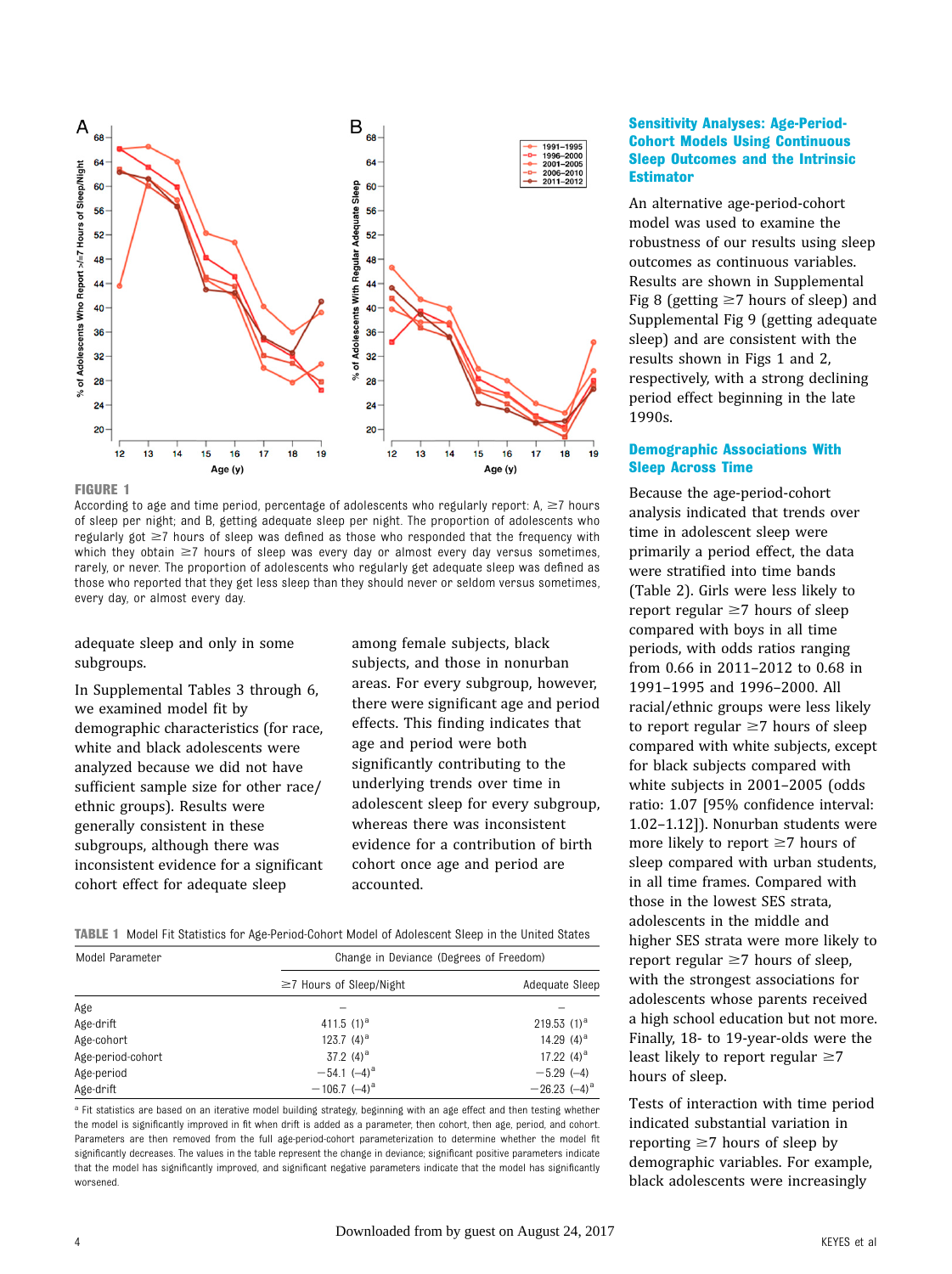



Age, period, and cohort effects on the probability that US adolescents regularly report  $\geq$ 7 hours of sleep per night from 1991 to 2012 in nationally representative samples  $(N = 270 899)$ . The cohort and period time–scale contains risk ratio estimates for the effect of cohort (far left line) and period (far right line). Thin lines indicate 95% confidence intervals. The cohort estimates were compared with a referent cohort of 1980; thus, the lines can be interpreted as the average proportion of adolescents obtaining  $\geq$ 7 hours of sleep regularly, regardless of time period, compared with the average proportion in 1980. The period estimates were compared with a referent period of 1995; thus, the lines can be interpreted as the average proportion of adolescents obtaining  $\geq 7$  hours of sleep regularly in that year, regardless of cohort, compared with the average proportion in 1995.

less likely to report getting adequate sleep per night compared with white adolescents. Furthermore, the relation between age 14 and 15 years and reporting  $\geq 7$  hours of sleep, compared with age 12 and 13 years, also changed in magnitude, from 0.7 in 1991–1995 to 0.65 in 2011–2012. Other significant interactions were observed; however, there was no systematic direction in the trend of the variation in these odds ratios.

Associations between demographic characteristics and regularly reporting adequate sleep differed for several demographic variables. Conversely to what was observed for regular  $\geq$ 7 hours of sleep, black and Hispanic students were more likely to report regularly receiving adequate sleep compared with white subjects, in all time periods. Also conversely to

what was observed for regular  $\geq 7$ hours of sleep, those in the highest SES strata were less likely to report regular adequate sleep compared with those in the lowest SES strata, in all time periods save for 2011–2012. Tests of interaction with time period indicated variation in reporting adequate sleep over time according to race/ethnicity (differences decreased over time) and SES.

#### **DISCUSSION**

The present study used nationally representative multicohort data from  $>$ 270 000 adolescents to rigorously examine the evidence for a changing distribution of sleep patterns in the United States. Three central findings were documented. First, adolescent self-reported sleep has decreased over the past 20 years. The age group with the largest decrease in the percentage getting  $\geq 7$  hours per night is 15-year-old adolescents. Seven hours per night is 2 hours less than the 9 hours recommended by the National Sleep Foundation,24 indicating a particularly concerning trend toward inadequate sleep for a large portion of US adolescents at an important juncture in development. Second, these trends were quantified in an age-periodcohort model that indicated strong and significant age and period effects in adolescent sleep in the United States and across subgroups defined according to gender, race, SES, and urbanicity. Thus, these data indicate that adolescent sleep is declining across all age groups and major sociodemographic subgroups. Cohort effects were also observed for some subgroups, particularly in  $\geq 7$  hours of sleep for male subjects, white subjects, and those in urban areas; those in the earliest cohorts, as well as cohorts born in the early 1990s, were more likely to report regular  $\geq$ 7 hours of sleep compared with all other adolescents. Third, we documented that girls are less likely to regularly report  $\geq 7$  hours of sleep and to feel they get adequate sleep, as are black/Hispanic adolescents and those in lower SES strata. Furthermore, the disparity according to race has increased in more recent time periods. Other demographic differences also emerged, notably that racial/ethnic minorities and adolescents in lower SES strata are simultaneously less likely to get  $\geq$ 7 hours of sleep per night but more likely to report regularly getting adequate sleep; these findings suggest a mismatch exists between actual sleep and perceptions of adequate sleep.

We found that period effects predominantly explain decreases in adolescent sleep in nearly every demographic subgroup examined, including by gender, race, SES, and urbanicity. This finding suggests that the drivers of decreases in adolescent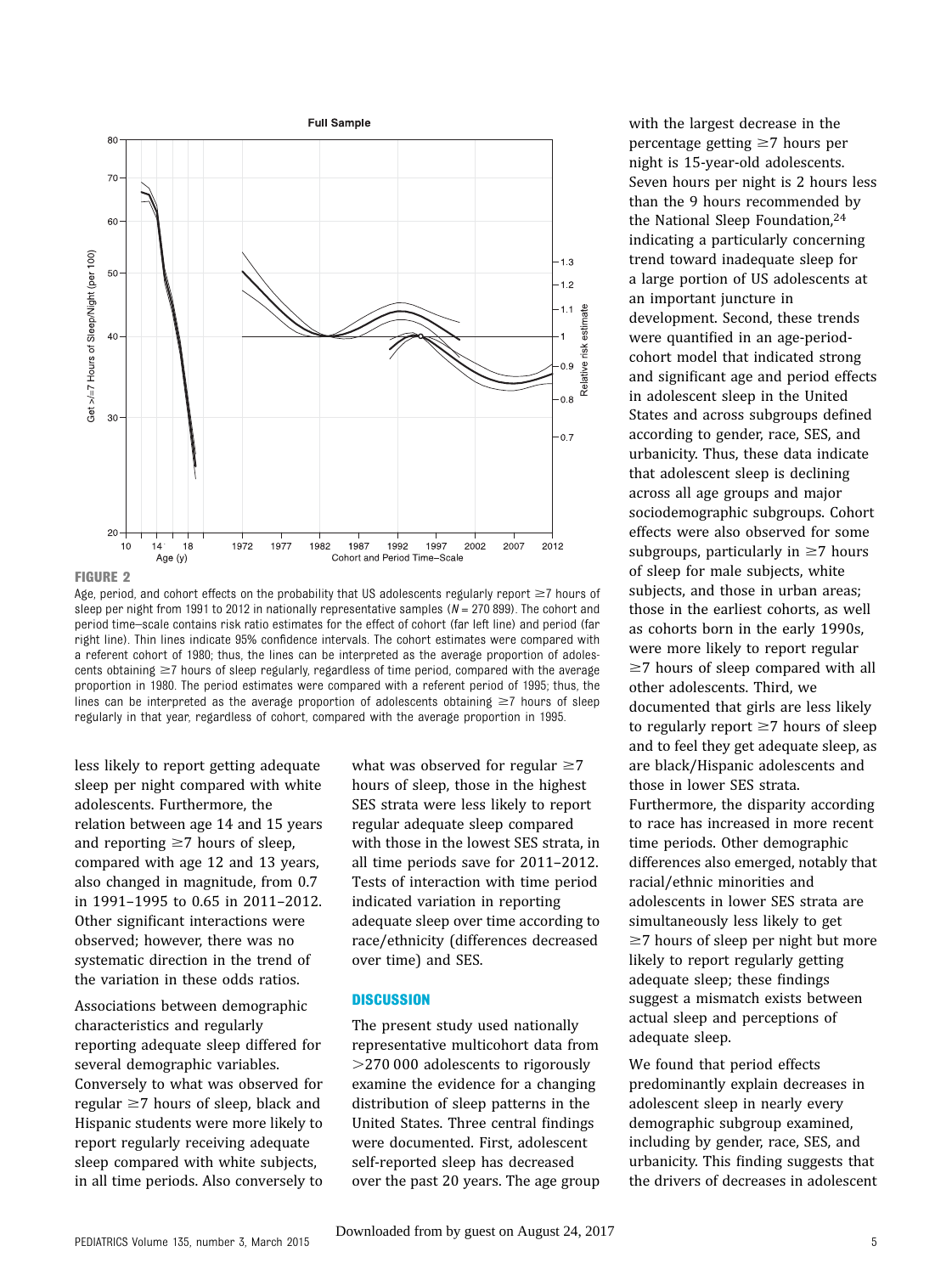



Age, period, and cohort effects on the probability that US adolescents regularly report adequate sleep per night from 1991 to 2012 in nationally representative samples ( $N = 270$  719). The cohort and period time–scale contains risk ratio estimates for the effect of cohort (far left line) and period (far right line). Thin lines indicate 95% confidence intervals. The cohort estimates were compared with a referent cohort of 1980; thus, the lines can be interpreted as the average proportion of adolescents obtaining adequate sleep regularly, regardless of time period, compared with the average proportion in 1980. The period estimates were compared with a referent period of 1995; thus, the lines can be interpreted as the average proportion of adolescents obtaining adequate sleep regularly in that year, regardless of cohort, compared with the average proportion in 1995.

sleep are those that affect all age groups simultaneously and are pervasive in their impact across many diverse demographic groups. For example, although we found that girls are less likely to report regular periods of  $\geq$ 7 hours of sleep compared with boys in every time period, we also found that girls and boys are both decreasing in sleep and thus that the drivers of this decrease are likely similar across genders. The rapid increases in obesity in the 1990s and early 2000s, which also demonstrate a period effect across this same time frame<sup>15</sup> and across all demographic groups studied,25 are one plausible mechanism for the observed trends. Interestingly, available data indicate that increases in obesity began leveling off in ∼2005,26 which roughly corresponds to the time frame in which the

downward sloping period effect in sleep also levels off. It is likely, however, that the observed population trends comprise a confluence of mechanisms. Social media,10,27 increasing demands of school and extracurricular activities, and other population-level trends<sup>11</sup> may also contribute to decreased sleep duration among US adolescents. Further research unraveling such effects is critical to inform public health approaches to curbing the trends of decreased sleep among adolescents.

We also found that female students, racial/ethnic minorities, and students of lower SES all report less often obtaining  $\geq 7$  hours of sleep compared with male subjects, non-Hispanic white subjects, and students of higher SES, respectively. Disparities in sleep quality and duration for

racial/ethnic minorities, particularly African-American and Hispanic subjects, as well as subjects of lower SES, are well documented.28–<sup>32</sup> A number of factors have been proposed to explain racial/ethnic differences in sleep quality, including housing quality which is on average lower for racial/ethnic minorities, as well as obesity and other conditions (eg, sleep apnea) that disrupt sleep and are seen at higher rates among Black and Hispanic children.33–<sup>36</sup>

We also note that black and Hispanic students and those of lower SES were less likely to report regularly getting  $\geq$ 7 hours of sleep (compared with white subjects) but were more likely to report regularly getting adequate sleep. This finding suggests that minority and low SES adolescents are less accurately judging the adequacy of the sleep they are getting compared with white/high SES adolescents (ie, perceiving that insufficient amounts of sleep are adequate) or that white/high SES adolescents are more aware of the 9 hours of sleep per night guideline and thus more likely to judge the sleep that they get as inadequate; it may also be a combination of factors. The available literature indicates racial and socioeconomic differences in attitudes toward sleep, sleep patterns within families, and social activities at night that interfere with sleep, suggesting that cultural norms regarding sleep adequacy may in part underlie the mismatch between actual selfreported hours of sleep and selfreported adequacy of sleep.37,38 Further investigation into disparities in perceptions of adequate sleep, and how this disparity may translate to poor sleep patterns among minority and low SES adolescents, is critical. Our results suggest clear public health targets about health literacy in the definition of adequate sleep, reinforcing to adolescents the importance of sleep duration and quality.

Differences in sleep according to gender were also documented, with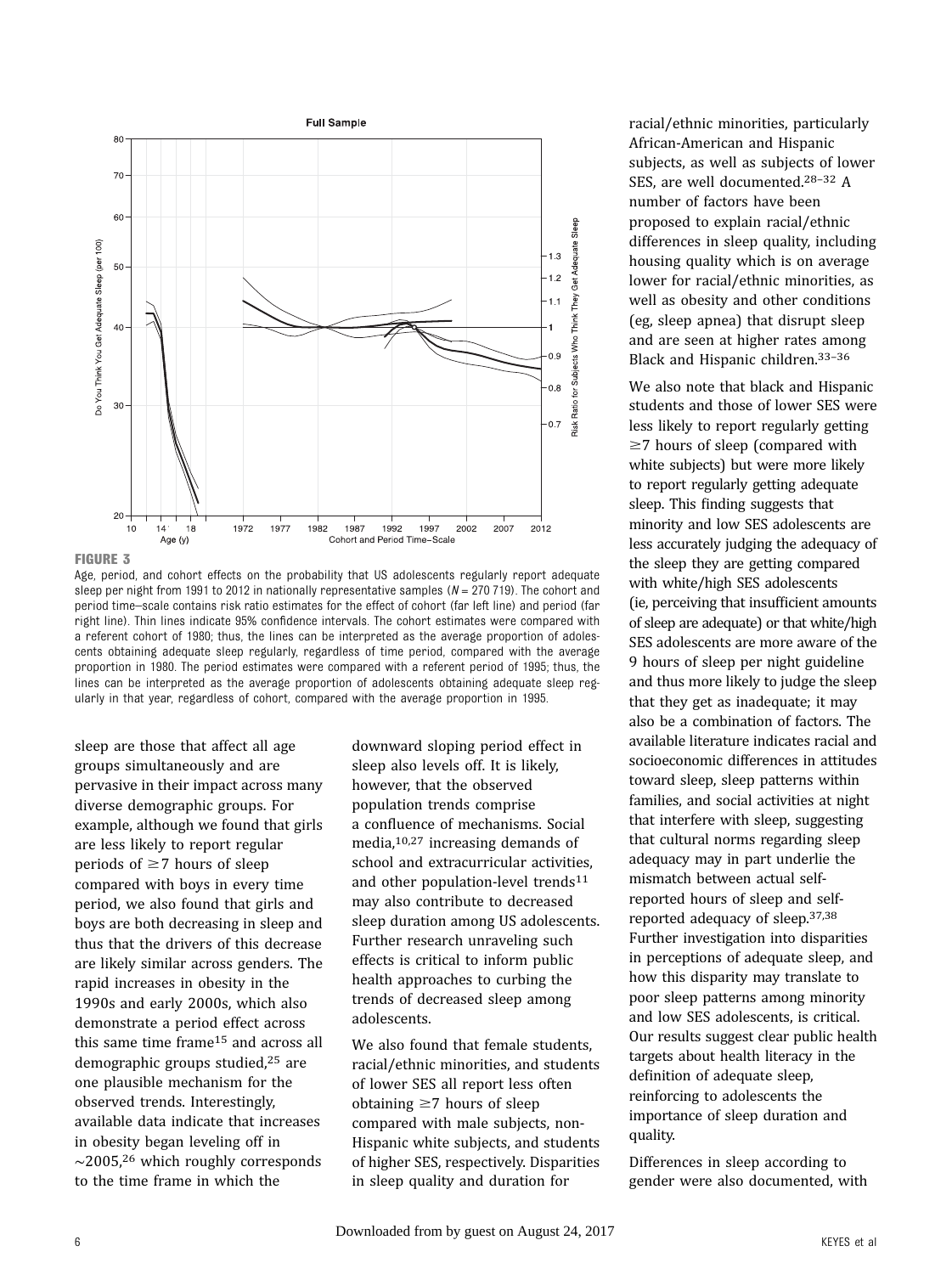|                  |                                                                                                                                                                                                           | 1991-1995              | 1996-2000              | 2001-2005              | 2006-2010              | 2011-2012              | Interactions |
|------------------|-----------------------------------------------------------------------------------------------------------------------------------------------------------------------------------------------------------|------------------------|------------------------|------------------------|------------------------|------------------------|--------------|
|                  |                                                                                                                                                                                                           |                        | Get 7 h of sleep       |                        |                        |                        |              |
| $n =$            |                                                                                                                                                                                                           | $n = 78444$            | $n = 57735$            | $n = 55484$            | $n = 56646$            | $n = 22590$            |              |
| Gender           | Female                                                                                                                                                                                                    | $0.68$ $(0.66 - 0.7)$  | $0.68$ $(0.66 - 0.71)$ | $0.7$ $(0.67 - 0.72)$  | $0.67$ $(0.64 - 0.69)$ | $0.66$ $(0.63 - 0.7)$  | 0.84         |
|                  | Male                                                                                                                                                                                                      | $\mathbf{1}$           | 1                      | $\mathbf{1}$           | $\mathbf{1}$           | 1                      |              |
| Race             | Black                                                                                                                                                                                                     | $0.99$ $(0.95 - 1.04)$ | $0.97$ $(0.92 - 1.02)$ | $1.07$ $(1.01 - 1.12)$ | $0.84$ $(0.79 - 0.88)$ | $0.89$ $(0.81 - 0.97)$ | 0.05         |
|                  | Hispanic                                                                                                                                                                                                  | $0.9(0.85 - 0.94)$     | $0.99(0.93 - 1.04)$    | $0.95(0.9-1)$          | $0.87$ $(0.83 - 0.91)$ | $0.92$ $(0.85 - 0.99)$ | 0.90         |
|                  | Asian                                                                                                                                                                                                     | $0.86$ $(0.79 - 0.93)$ | $0.83$ $(0.76 - 0.9)$  | $0.79$ $(0.73 - 0.87)$ | $0.75(0.69 - 0.81)$    | $0.99(0.87 - 1.12)$    | 0.33         |
|                  | Other                                                                                                                                                                                                     | $1.03$ $(0.98 - 1.09)$ | $1.06$ $(0.99 - 1.13)$ | $1.05(0.98 - 1.12)$    | $0.83$ $(0.78 - 0.88)$ | $0.94$ $(0.86 - 1.02)$ | 0.99         |
|                  | White                                                                                                                                                                                                     | $\mathbf{1}$           | $\mathbf{1}$           | $\mathbf{1}$           | $\mathbf{1}$           | $\mathbf{1}$           |              |
| Urbanicity       | Nonurban                                                                                                                                                                                                  | $1.12(1.09 - 1.16)$    | $1.11(1.07 - 1.16)$    | $1.06(1.01-1.1)$       | $1.11(1.06 - 1.15)$    | $1.15(1.08 - 1.22)$    | 0.93         |
|                  | Urban                                                                                                                                                                                                     | $\mathbf{1}$           | 1                      | $\mathbf{1}$           | $\mathbf{1}$           | $\mathbf{1}$           |              |
| Highest parental | >High school                                                                                                                                                                                              | $1.33(1.26 - 1.41)$    | $1.25(1.17-1.34)$      | $1.22$ $(1.14 - 1.32)$ | $1.34$ $(1.25 - 1.44)$ | $1.34$ $(1.2-1.5)$     | 0.10         |
| education        | High school                                                                                                                                                                                               | $1.22$ $(1.15-1.3)$    | $1.2(1.11 - 1.29)$     | $1.07$ $(0.99 - 1.16)$ | $1.15(1.07 - 1.25)$    | $1.15(1.01 - 1.31)$    | 0.02         |
|                  | <high school<="" td=""><td><math>\overline{1}</math></td><td><math>\mathbf{1}</math></td><td><math>\mathbf{1}</math></td><td><math>\mathbf{1}</math></td><td><math>\mathbf{1}</math></td><td></td></high> | $\overline{1}$         | $\mathbf{1}$           | $\mathbf{1}$           | $\mathbf{1}$           | $\mathbf{1}$           |              |
| Age, y           | $18 - 19$                                                                                                                                                                                                 | $0.29$ $(0.27 - 0.31)$ | $0.27$ $(0.25 - 0.29)$ | $0.25(0.23 - 0.27)$    | $0.29$ $(0.27 - 0.32)$ | $0.32$ $(0.28 - 0.35)$ | < 0.01       |
|                  | $16 - 17$                                                                                                                                                                                                 | $0.46$ $(0.44 - 0.48)$ | $0.42(0.4 - 0.44)$     | $0.39$ $(0.38 - 0.42)$ | $0.45(0.42 - 0.47)$    | $0.43$ $(0.39 - 0.46)$ | 0.09         |
|                  | $14 - 15$                                                                                                                                                                                                 | $0.7$ $(0.67 - 0.73)$  | $0.7$ $(0.66 - 0.73)$  | $0.67$ $(0.64 - 0.71)$ | $0.69$ $(0.66 - 0.73)$ | $0.65$ $(0.6 - 0.7)$   | 0.01         |
|                  | $12 - 13$                                                                                                                                                                                                 | $\mathbf{1}$           | $\mathbf{1}$           | $\mathbf{1}$           | $\mathbf{1}$           | $\mathbf{1}$           |              |
|                  |                                                                                                                                                                                                           |                        | Get adequate sleep     |                        |                        |                        |              |
|                  |                                                                                                                                                                                                           | $n = 78374$            | $n = 57688$            | $n = 55450$            | $n = 56617$            | $n = 22590$            |              |
| Gender           | Female                                                                                                                                                                                                    | $0.81$ (0.78-0.83)     | $0.81$ (0.79-0.84)     | $0.87$ $(0.83 - 0.9)$  | $0.82$ $(0.79 - 0.85)$ | $0.82$ $(0.77 - 0.87)$ | 0.18         |
|                  | Male                                                                                                                                                                                                      | 1                      | $\mathbf{1}$           | 1                      | 1                      | $\mathbf{1}$           |              |
| Race             | Black                                                                                                                                                                                                     | $1.58$ $(1.51 - 1.65)$ | $1.55(1.47 - 1.64)$    | $1.52$ $(1.44 - 1.61)$ | $1.39(1.31 - 1.48)$    | $1.15(1.05 - 1.26)$    | 0.03         |
|                  | Hispanic                                                                                                                                                                                                  | $1.38(1.31 - 1.46)$    | $1.48(1.39 - 1.56)$    | $1.39(1.31 - 1.47)$    | $1.3(1.23 - 1.37)$     | $1.1(1.01-1.2)$        | < 0.01       |
|                  | Asian                                                                                                                                                                                                     | $0.89$ $(0.81 - 0.98)$ | $0.9(0.82-1)$          | $0.81$ $(0.73 - 0.9)$  | $0.85$ $(0.77 - 0.93)$ | $0.92$ $(0.8 - 1.06)$  | 0.03         |
|                  | 0ther                                                                                                                                                                                                     | $1.27(1.2 - 1.35)$     | $1.37(1.28 - 1.47)$    | $1.33(1.24 - 1.43)$    | $1.08$ $(1.01 - 1.15)$ | $0.98$ $(0.89 - 1.07)$ | 0.29         |
|                  | White                                                                                                                                                                                                     | $\mathbf{1}$           | $\mathbf{1}$           | $\mathbf{1}$           | $\mathbf{1}$           | $\mathbf{1}$           |              |
| Urbanicity       | Nonurban                                                                                                                                                                                                  | $1.19(1.15 - 1.23)$    | $1.18(1.13 - 1.23)$    | $1.15(1.09-1.2)$       | $1.14(1.09 - 1.19)$    | $1.12(1.05 - 1.2)$     | 0.94         |
|                  | Urban                                                                                                                                                                                                     | $\mathbf{1}$           | $\mathbf{1}$           | $\mathbf{1}$           | $\mathbf{1}$           | $\mathbf{1}$           |              |
| Highest parental | >High school                                                                                                                                                                                              | $0.75(0.7-0.8)$        | $0.65$ $(0.6-0.7)$     | $0.69$ $(0.64 - 0.74)$ | $0.76$ $(0.71 - 0.82)$ | $0.92$ $(0.81 - 1.04)$ | < 0.01       |
| education        | High school                                                                                                                                                                                               | $0.88$ $(0.83 - 0.94)$ | $0.85(0.79 - 0.92)$    | $0.85$ $(0.78 - 0.93)$ | $0.86$ $(0.79 - 0.94)$ | $1.05(0.91 - 1.21)$    | 0.99         |
|                  | <high school<="" td=""><td><math>\mathbf{1}</math></td><td>1</td><td>1</td><td><math>\mathbf{1}</math></td><td><math>\mathbf{1}</math></td><td></td></high>                                               | $\mathbf{1}$           | 1                      | 1                      | $\mathbf{1}$           | $\mathbf{1}$           |              |
| Age, y           | $18 - 19$                                                                                                                                                                                                 | $0.43(0.4 - 0.46)$     | $0.41(0.38 - 0.44)$    | $0.44$ $(0.41 - 0.48)$ | $0.41(0.38 - 0.45)$    | $0.44$ $(0.39 - 0.49)$ | 0.38         |
|                  | $16 - 17$                                                                                                                                                                                                 | $0.51(0.49 - 0.53)$    | $0.5(0.48 - 0.53)$     | $0.54$ $(0.51 - 0.57)$ | $0.52$ $(0.49 - 0.55)$ | $0.46$ $(0.42 - 0.5)$  | 0.36         |
|                  | $14 - 15$                                                                                                                                                                                                 | $0.74$ $(0.72 - 0.77)$ | $0.76$ $(0.72 - 0.8)$  | $0.79$ $(0.75 - 0.83)$ | $0.77$ $(0.73 - 0.81)$ | $0.68$ $(0.63 - 0.74)$ | 0.07         |
|                  | $12 - 13$                                                                                                                                                                                                 | $\mathbf{1}$           | 1                      | $\mathbf{1}$           | $\mathbf{1}$           | $\mathbf{1}$           | 0.18         |

TABLE 2 ORs (95% CIs) for the Association Between Demographic Variables and Probability of Regular  $\geq$ 7 Hours of Sleep Per Night and Regularly Getting Adequate Sleep, By Time Period

The interaction with each variable was tested by year, with year modeled as a continuous variable to determine whether the magnitude of the odds ratios (ORs) were increasing or decreasing over time. CI, confidence interval.

girls regularly reporting less sleep. This finding is consistent with several studies that documented lower sleep duration in girls compared with boys.10,39,40 Factors such as increased stress have been proposed to underlie these differences,10,40 although a full pathway has yet to be clarified.

The present study had certain limitations. Sleep duration and assessment of sleep adequacy were based on single items and self-report of the respondent. The survey did not include questions on weekday/ weekend wake up and sleep times or sleep quality, which are routinely

assessed in studies of adolescent sleep. In addition, Monitoring the Future is a large study with a wide range of measurement topics, such that particular depth in any single area is outside the scope of the larger study. The strengths of our assessments, however, are that question wording and placement, as well as study design and methods, were invariant for the  $>20$  years of data collection. This design enables long-term assessments of historical trends as well as estimating age-period-cohort models; such data are unique in behavioral health, such that limitations in the depth of

assessment are outweighed by the ability to assess long-term trends.

#### **CONCLUSIONS**

Declining reported sleep duration as well as perceptions of adequate sleep among US adolescents is potentially a significant public health concern. The present study provides a rigorous assessment of age, period, and cohort effects in adolescent sleep in the United States using self-reported national data from  $>270,000$ adolescents across  $>2$  decades. Public health approaches to increasing health literacy regarding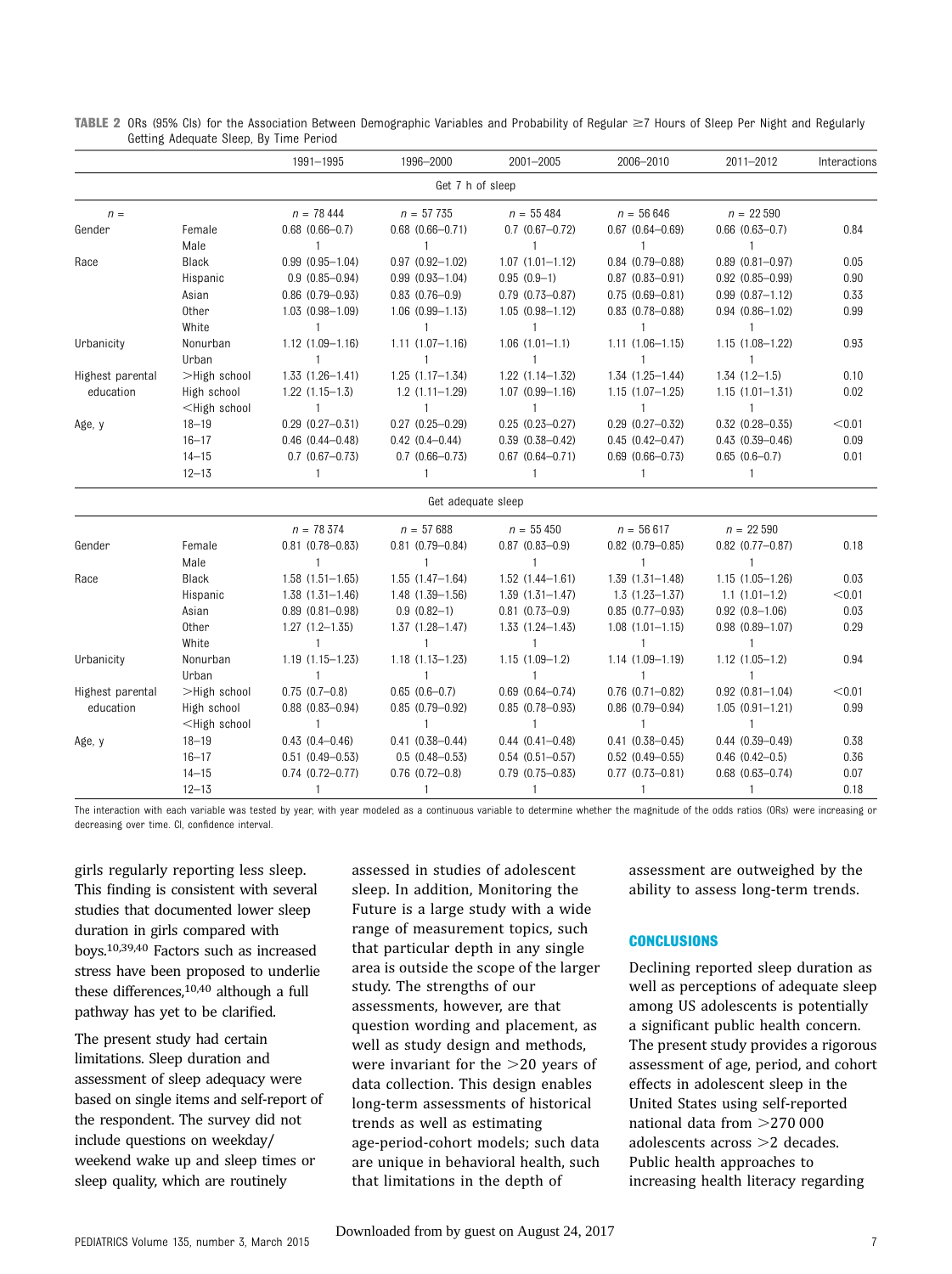adolescents from low SES backgrounds) are critical to changing the trajectory of adolescent sleep in the United States.

PEDIATRICS (ISSN Numbers: Print, 0031-4005; Online, 1098-4275).

Copyright © 2015 by the American Academy of Pediatrics

FINANCIAL DISCLOSURE: The authors have no financial relationships to disclose.

FUNDING: Supported in part by grants from the National Institute on Drug Abuse (R01 DA001411, Dr Schulenberg) and the National Institute on Alcoholism and Alcohol Abuse (K01 AA021511, Dr Keyes) the Robert Wood Johnson Foundation Health & Society Scholars Program (Dr Maslowsky), and Robert Wood Johnson Foundation grant #71539 (Dr Schulenberg). Funded by the National Institutes of Health (NIH).

POTENTIAL CONFLICT OF INTEREST: The authors have indicated they have no potential conflicts of interest to disclose.

#### REFERENCES

- 1. Wolfson AR, Carskadon MA. Understanding adolescents' sleep patterns and school performance: a critical appraisal. Sleep Med Rev. 2003; 7(6):491–506
- 2. Smaldone A, Honig JC, Byrne MW. Sleepless in America: inadequate sleep and relationships to health and wellbeing of our nation's children. Pediatrics. 2007;119(suppl 1):S29–S37
- 3. Meldrum RC, Restivo E. The behavioral and health consequences of sleep deprivation among US high school students: relative deprivation matters. Prev Med. 2014;63:24–28
- 4. O'Dea JA, Dibley MJ, Rankin NM. Low sleep and low socioeconomic status predict high body mass index: a 4-year longitudinal study of Australian schoolchildren. Pediatr Obes. 2012;7(4):295–303
- 5. Spiers N, Bebbington P, McManus S, Brugha TS, Jenkins R, Meltzer H. Age and birth cohort differences in the prevalence of common mental disorder in England: National Psychiatric Morbidity Surveys 1993-2007. Br J Psychiatry. 2011;198(6):479–484
- 6. Laberge L, Petit D, Simard C, Vitaro F, Tremblay RE, Montplaisir J. Development of sleep patterns in early adolescence. J Sleep Res. 2001;10(1):59–67
- 7. Condén E, Ekselius L, Aslund C. Type D personality is associated with sleep problems in adolescents. Results from a population-based cohort study of Swedish adolescents. J Psychosom Res. 2013;74(4):290–295
- 8. Chen G, Ratcliffe J, Olds T, Magarey A, Jones M, Leslie E. BMI, health behaviors, and quality of life in children and adolescents: a school-based study.

Pediatrics. 2014;133(4). Available at: [www.pediatrics.org/cgi/content/full/133/](http://www.pediatrics.org/cgi/content/full/133/4/e868) [4/e868](http://www.pediatrics.org/cgi/content/full/133/4/e868)

- 9. Matricciani L, Olds T, Williams M. A review of evidence for the claim that children are sleeping less than in the past. Sleep. 2011;34(5):651–659
- 10. Roberts RE, Roberts CR, Xing Y. Restricted sleep among adolescents: prevalence, incidence, persistence, and associated factors. Behav Sleep Med. 2011;9(1):18–30
- 11. Cain N, Gradisar M. Electronic media use and sleep in school-aged children and adolescents: a review. Sleep Med. 2010; 11(8):735–742
- 12. Lenhart A. Teens and mobile phones over the past five years: Pew Internet looks back. Available at: [www.pewinternet.org/](http://www.pewinternet.org/files/old-media//Files/Reports/2009/PIPTeensandMobilePhonesDataMemo.pdf) fi[les/old-media//Files/Reports/2009/PIP](http://www.pewinternet.org/files/old-media//Files/Reports/2009/PIPTeensandMobilePhonesDataMemo.pdf) [Teens and Mobile Phones Data Memo.](http://www.pewinternet.org/files/old-media//Files/Reports/2009/PIPTeensandMobilePhonesDataMemo.pdf) [pdf](http://www.pewinternet.org/files/old-media//Files/Reports/2009/PIPTeensandMobilePhonesDataMemo.pdf). Accessed August 25, 2014
- 13. Jones M, Ginsburg KR. Less Stress, More Success: A New Approach to Guiding Your Teen Through College Admissions and Beyond. Elk Grove Village, IL: American Academy of Pediatrics; 2006
- 14. Matricciani L, Olds T, Petkov J. In search of lost sleep: secular trends in the sleep time of school-aged children and adolescents. Sleep Med Rev. 2012;16(3): 203–211
- 15. Keyes KM, Utz RL, Robinson W, Li G. What is a cohort effect? Comparison of three statistical methods for modeling cohort effects in obesity prevalence in the United States, 1971-2006. Soc Sci Med. 2010;70(7):1100–1108
- 16. Johnston LD, O'Malley PM, Bachman JG, Schulenberg JE, Miech R. Monitoring the Future National Survey Results on Drug

Use, 1975-2013: Volume I, Secondary School Students. Ann Arbor, MI: Institute for Social Research, University of Michigan; 2014

- 17. Elder GH. Children of the Great Depression: Social Change in Life Experience. Chicago, IL: University of Chicago Press; 1974
- 18. Keyes KM, Nicholson R, Kinley J, et al. Age, period, and cohort effects in psychological distress in the United States and Canada. Am J Epidemiol. 2014;179(10):1216–1227
- 19. Miech R, Bohnert A, Heard K, Boardman J. Increasing use of nonmedical analgesics among younger cohorts in the United States: a birth cohort effect. J Adolesc Health. 2013;52(1):35–41
- 20. Clayton D, Schifflers E. Models for temporal variation in cancer rates. II: age-period-cohort models. Stat Med. 1987;6(4):469–481
- 21. Clayton D, Schifflers E. Models for temporal variation in cancer rates. I: age-period and age-cohort models. Stat Med. 1987;6(4):449–467
- 22. Maslowsky J, Ozer EJ. Developmental trends in sleep duration in adolescence and young adulthood: evidence from a national United States sample. J Adolesc Health. 2014;54(6):691–697
- 23. Yang Y, Schulhofer-Wohl S, Fu WJ, Land KC. The Intrinsic Estimator for age-periodcohort analysis: what it is and how to use it. Am J Sociol. 2008;113(6):1697–1736
- 24. National Sleep Foundation. Teens and sleep. Available at: [www.sleepfoundation.](http://www.sleepfoundation.org/article/sleep-topics/teens-and-sleep) [org/article/sleep-topics/teens-and-sleep.](http://www.sleepfoundation.org/article/sleep-topics/teens-and-sleep) Accessed August 25, 2014
- 25. National Center for Health Statistics. Health, United States, 2013: With Special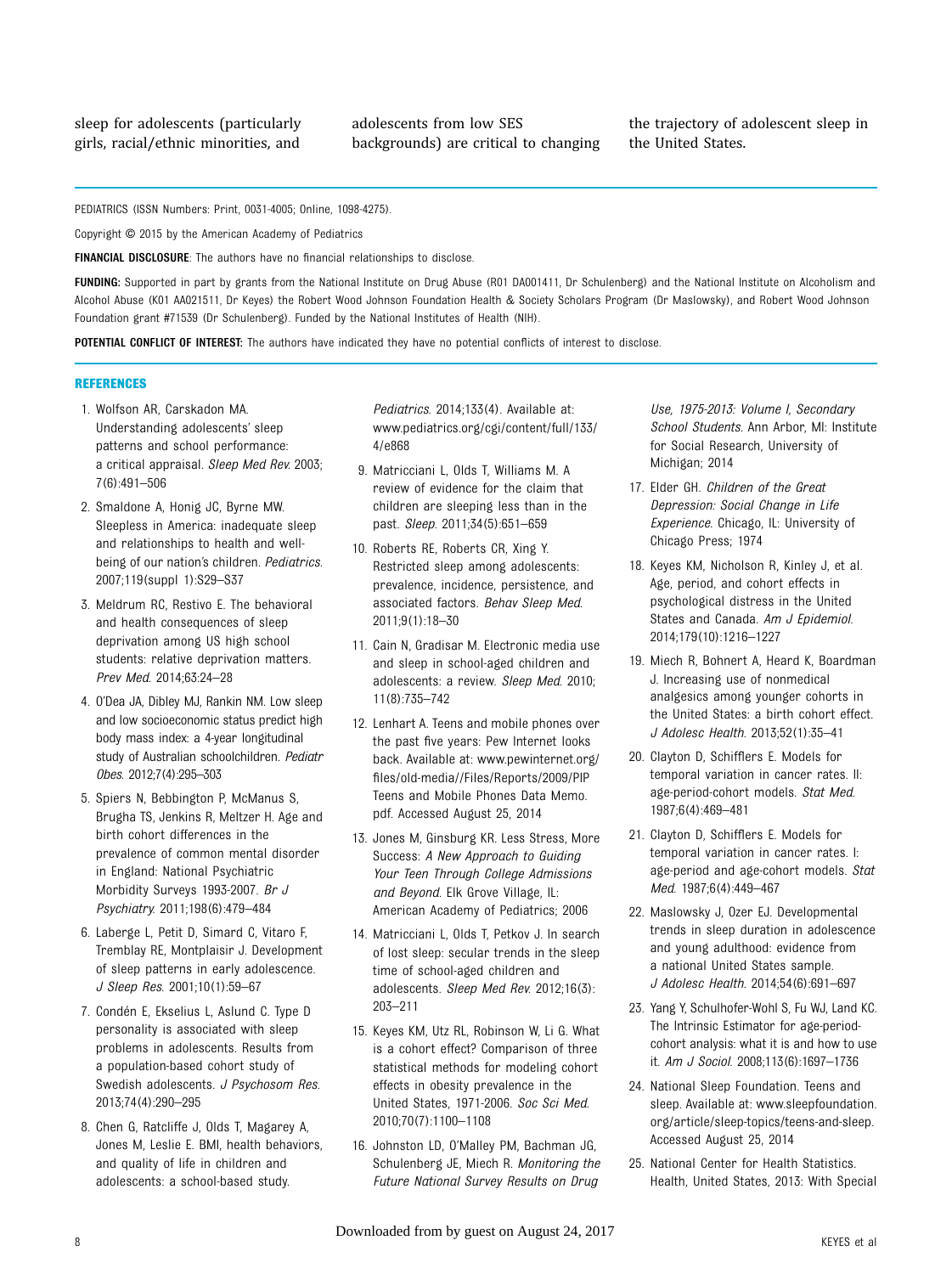Feature on Prescription Drugs. Hyattsville, MD: National Center for Health Statistics; 2014

- 26. Xi B, Mi J, Zhao M, et al. Trends in abdominal obesity among US children and adolescents. Pediatrics. 2014;134(2). Available at: [www.pediatrics.org/cgi/](http://www.pediatrics.org/cgi/content/full/134/2/e334) [content/full/134/2/e334](http://www.pediatrics.org/cgi/content/full/134/2/e334)
- 27. Peiró-Velert C, Valencia-Peris A, González LM, García-Massó X, Serra-Añó P, Devís-Devís J. Screen media usage, sleep time and academic performance in adolescents: clustering a self-organizing maps analysis. PLoS One. 2014;9(6): e99478
- 28. Patel NP, Grandner MA, Xie D, Branas CC, Gooneratne N. "Sleep disparity" in the population: poor sleep quality is strongly associated with poverty and ethnicity. BMC Public Health. 2010;10:475
- 29. Whinnery J, Jackson N, Rattanaumpawan P, Grandner MA. Short and long sleep duration associated with race/ethnicity, sociodemographics, and socioeconomic position. Sleep. 2014;37(3):601–611
- 30. Stranges S, Dorn JM, Shipley MJ, et al. Correlates of short and long sleep duration: a cross-cultural comparison between the United Kingdom and the

United States: the Whitehall II Study and the Western New York Health Study. Am J Epidemiol. 2008;168(12):1353–1364

- 31. Spilsbury JC, Storfer-Isser A, Drotar D, et al. Sleep behavior in an urban US sample of school-aged children. Arch Pediatr Adolesc Med. 2004;158(10): 988–994
- 32. Stein MA, Mendelsohn J, Obermeyer WH, Amromin J, Benca R. Sleep and behavior problems in school-aged children. Pediatrics. 2001;107(4). Available at: [www.pediatrics.org/cgi/content/full/107/](http://www.pediatrics.org/cgi/content/full/107/4/E60) [4/E60](http://www.pediatrics.org/cgi/content/full/107/4/E60)
- 33. Lallukka T, Arber S, Rahkonen O, Lahelma E. Complaints of insomnia among midlife employed people: the contribution of childhood and present socioeconomic circumstances. Sleep Med. 2010;11(9): 828–836
- 34. Passchier-Vermeer W, Passchier WF. Noise exposure and public health. Environ Health Perspect. 2000;108(suppl 1):123–131
- 35. Grandner MA, Patel NP, Perlis ML, et al. Obesity, diabetes, and exercise associated with sleep-related complaints in the American population. Z Gesundh Wiss. 2011;19(5):463–474
- 36. Resta O, Foschino Barbaro MP, Bonfitto P, et al. Low sleep quality and daytime sleepiness in obese patients without obstructive sleep apnoea syndrome. J Intern Med. 2003;253(5):536–543
- 37. McLaughlin Crabtree V, Beal Korhonen J, Montgomery-Downs HE, Faye Jones V, O'Brien LM, Gozal D. Cultural influences on the bedtime behaviors of young children. Sleep Med. 2005;6(4):319–324
- 38. Spilsbury JC, Storfer-Isser A, Drotar D, Rosen CL, Kirchner HL, Redline S. Effects of the home environment on school-aged children's sleep. Sleep. 2005;28(11): 1419–1427
- 39. Johnson EO, Roth T, Schultz L, Breslau N. Epidemiology of DSM-IV insomnia in adolescence: lifetime prevalence, chronicity, and an emergent gender difference. Pediatrics. 2006;117(2). Available at: [www.pediatrics.org/cgi/](http://www.pediatrics.org/cgi/content/full/117/2/e247) [content/full/117/2/e247](http://www.pediatrics.org/cgi/content/full/117/2/e247)
- 40. Petrov ME, Lichstein KL, Baldwin CM. Prevalence of sleep disorders by sex and ethnicity among older adolescents and emerging adults: relations to daytime functioning, working memory and mental health. J Adolesc. 2014;37(5): 587–597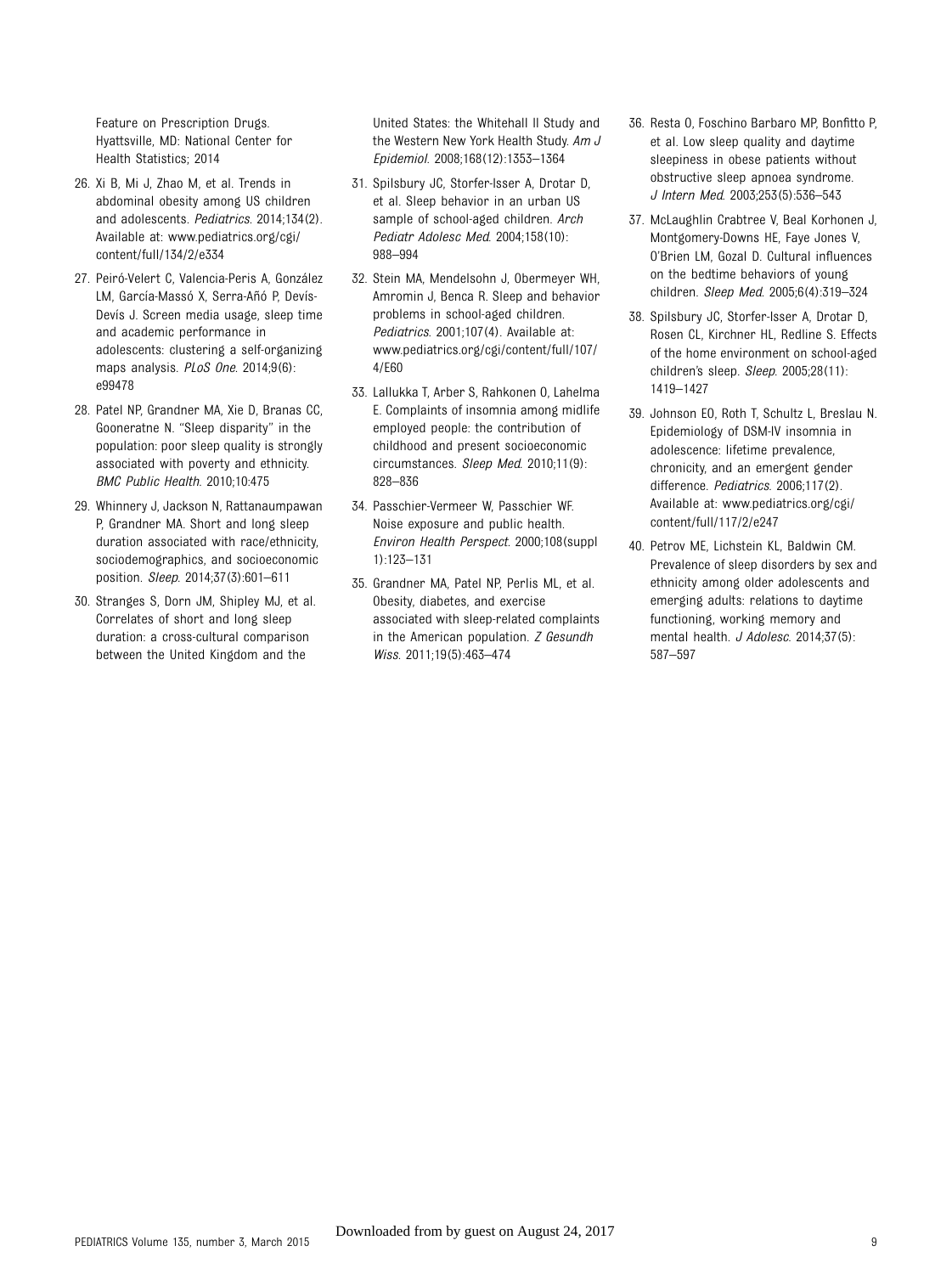### **1991**−**2012 The Great Sleep Recession: Changes in Sleep Duration Among US Adolescents,**

DOI: 10.1542/peds.2014-2707 *Pediatrics*; originally published online February 16, 2015; Katherine M. Keyes, Julie Maslowsky, Ava Hamilton and John Schulenberg

| Updated Information $\&$<br><b>Services</b> | including high resolution figures, can be found at:<br>/content/early/2015/02/10/peds.2014-2707                                                                |
|---------------------------------------------|----------------------------------------------------------------------------------------------------------------------------------------------------------------|
| <b>Supplementary Material</b>               | Supplementary material can be found at:<br>/content/suppl/2015/02/10/peds.2014-2707.DCSupplemental.<br>html                                                    |
| <b>Citations</b>                            | This article has been cited by 3 High Wire-hosted articles:<br>/content/early/2015/02/10/peds.2014-2707#related-urls                                           |
| <b>Subspecialty Collections</b>             | This article, along with others on similar topics, appears in<br>the following collection(s):<br><b>Washington Report</b><br>/cgi/collection/washington_report |
| <b>Permissions &amp; Licensing</b>          | Information about reproducing this article in parts (figures,<br>tables) or in its entirety can be found online at:<br>/site/misc/Permissions.xhtml            |
| <b>Reprints</b>                             | Information about ordering reprints can be found online:<br>/site/misc/reprints.xhtml                                                                          |

rights reserved. Print ISSN: 0031-4005. Online ISSN: 1098-4275. Grove Village, Illinois, 60007. Copyright  $\acute{\text{o}}$  2015 by the American Academy of Pediatrics. All and trademarked by the American Academy of Pediatrics, 141 Northwest Point Boulevard, Elk publication, it has been published continuously since 1948. PEDIATRICS is owned, published, PEDIATRICS is the official journal of the American Academy of Pediatrics. A monthly





DEDICATED TO THE HEALTH OF ALL CHILDREN<sup>™</sup>